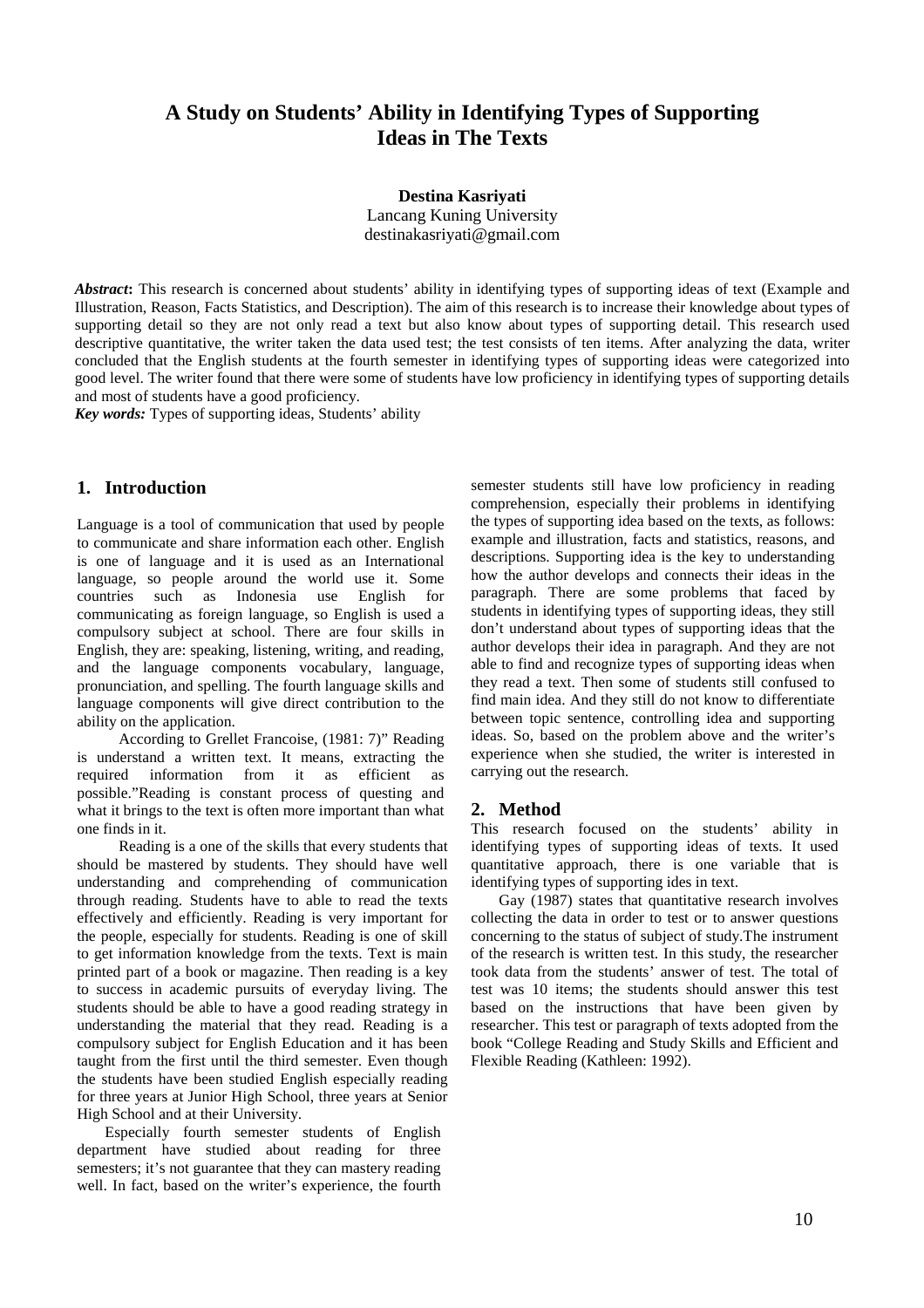**Table 2.1** Clues of Supporting ideas / details

| of<br>Types<br>supporting detail  | Clues                                                                                                              | Example                              |
|-----------------------------------|--------------------------------------------------------------------------------------------------------------------|--------------------------------------|
| Illustration<br>or<br>Example     | For Example, For<br>instance.<br>t٥<br>illustrate, such as,<br>included are, and<br>so on.                         | For instance                         |
| Facts<br>and<br><b>Statistics</b> | Numbers (words<br>or digits): words<br>expressing<br>quantities. What?<br>When? Where?<br>How? And Why?            | 1.398.000 gallons of<br>oil          |
| Reasons                           | Because<br>consequently, for<br>that reason, as a<br>result.<br>enumeration: one<br>cause, a second<br>cause, etc. | Consequently,<br>air<br>flows upward |
| Description                       | Physical features                                                                                                  | Sight, smell, touch,<br>taste, sound |

The researcher had asked of English Students at the fourth semester to fill in the test based on the student's ability. The test consists of ten items; that was consisting of ten texts and the English students should determine types of supporting details based on the text that the writer given.The researcher collected the data of this research, it was test. The writer came to the class and explained the types of supporting ideas or details. Then, the writer gave ten texts to the students. The students were given 90 minutes to finish all the text. After the students already done answer the questions. The researcher took all of answer sheets and analyzed the result of test to get the score of the students' ability in identifying types of supporting ideas. After that, the final score of the test will be calculated by using the certain formula.

The test quoted by Kathleen "Efficient and Flexible Reading and College Reading and Reading Skills."The data was obtained from the test as quantitative data were analyzed by using this formula:

To know each students 'score:

*X*

$$
M = \frac{X}{N} \times 100
$$
 (Harahap, 1998:52)

Notation  $M = students' score$  $X=$  total of correct answer  $N=$  number of item

1. the students' score into percentage the formula is:

$$
NP = \frac{R}{SM} \times 100
$$
  
NP = percentage  
R = students score  
SM =intended max score  
100= constant number

Ngalim Puwanto( 2006: 102)

2. To find mean score

$$
\overline{X} = \underline{\sum X}
$$

Notation:

 $X =$ Mean score  $X =$  each individual score  $N =$  Number of respondent

(Brown, James Dean, 1988:66)

### **3. Result and Discussion**

This part deals with answering question of the statements of problems.Based on the result of data in field of the study can be concluded as in the following:

- 1. The average score of the respondents in identifying types of supporting ideas (Illustration and Example, Facts and Statistics, Reason and Description) was 3130: 40= 78.
- 2. Student's ability in identifying types of supporting ideas at the fourth semester can be categorized into "Good categorize", it means the students able to identify types of supporting ideas.

Based on the result of students' ability in identifying Types of supporting ideas, the total of tests were 10 that consist of 4 indicators (Illustration and Example, Facts and Statistics, Reason and Description. Total of Example score were 680, total of Facts score were 1370, total of Reason score were 810 and the total Description score were 360. The Illustration and Example was in question number  $2 \&$ 9, and then the Facts and Statistics was in question number 10,8,4,3, beside that the Reason was in question number 1, 5, 6 and the last the Description was in question number 7.So based on the result"Examples and illustration", there were 29 students could answer all of questions, and there were 10 students, they could answer one question, then there was only one student could not answer the question. Then to "Fact and Statistics, there were 16 students, they could answer all of questions, and there were 17 students got one incorrect question, there were 6 students could answer 2 of 4 questions, and there was one student could answer number 1 of 4 questions, while "Reason" the total of items tests were  $3$  questions, there were  $8$  students could answer all of the questions and the last the question of indicator number 4 (Description) just one question and almost of English students could answer this question, they were 36 students and some of them could not answer it, they were 4 students.